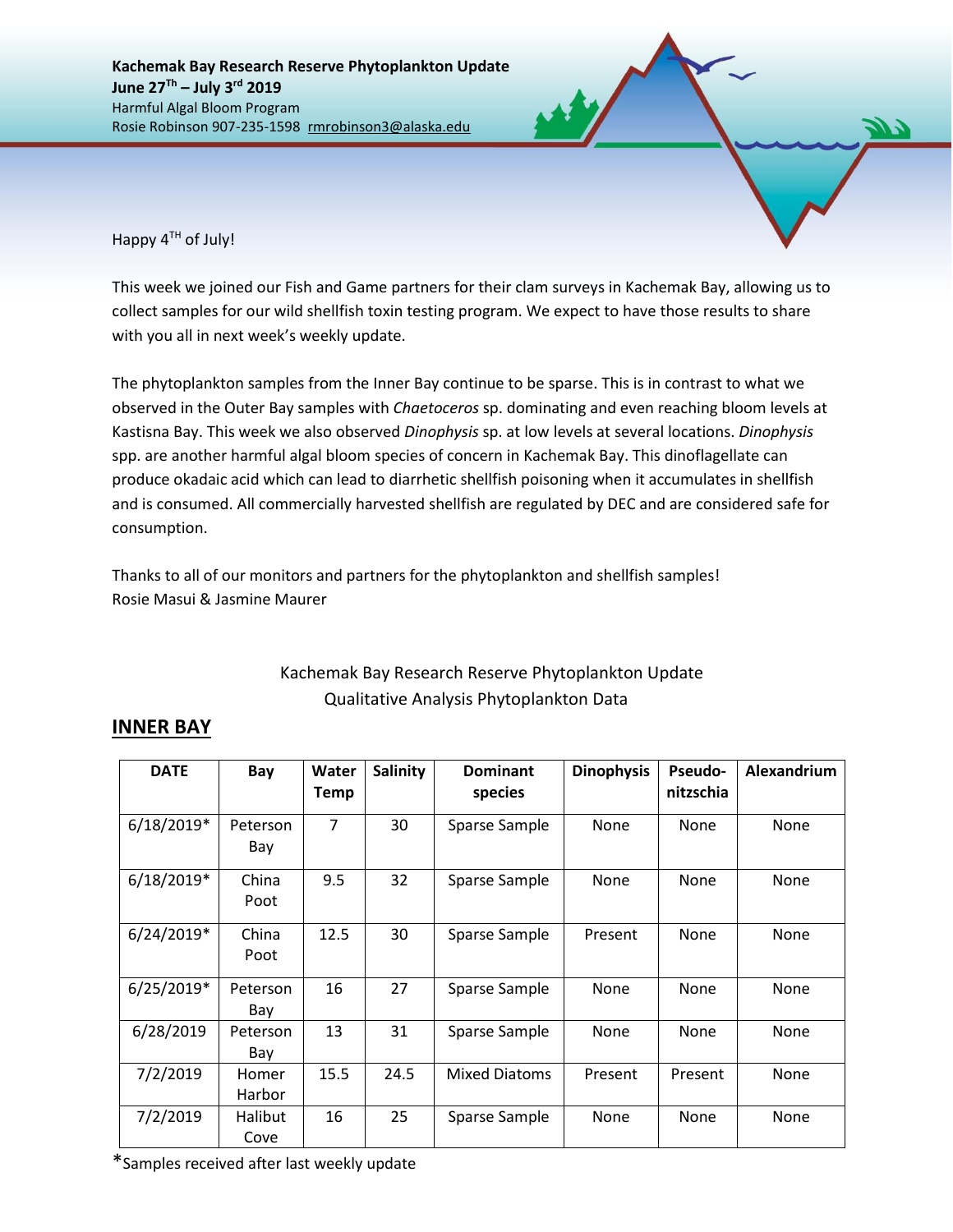## **OUTER BAY**

| <b>DATE</b> | Bay                | Water<br><b>Temp</b> | <b>Salinity</b> | <b>Dominant</b><br>species | <b>Dinophysis</b> | Pseudo-<br>nitzschia | Alexandrium |
|-------------|--------------------|----------------------|-----------------|----------------------------|-------------------|----------------------|-------------|
| 6/26/2019*  | Seldovia<br>Harbor | 13.6                 | 29.9            | Chaetoceros<br>sp.         | None              | Present              | None        |
| 7/01/2019   | Kasitsna<br>Bay    | 15.8                 | 29.6            | Chaetoceros<br>sp. Bloom   | Present           | Present              | None        |
| 7/02/2019   | Jakolof            | 13.7                 | 29.3            | Chaetoceros<br>sp.         | Present           | Present              | Present     |
| 7/2/2019    | Port<br>Graham     | 14.9                 | 30              | Chaetoceros<br>sp.         | <b>None</b>       | Present              | None        |
| 7/2/2019    | Sadie<br>Cove      | 16.1                 | 25.5            | Chaetoceros<br>sp.         | Present           | Present              | None        |

\*Samples received after last weekly update

## **RESURRECTION BAY & Prince William Sound**

| <b>DATE</b> | Bay                 | Water<br>Temp | Salinity | <b>Dominant</b><br>species | <b>Dinophysis</b> | <b>Pseudo-</b><br>nitzschia | Alexandrium |
|-------------|---------------------|---------------|----------|----------------------------|-------------------|-----------------------------|-------------|
| 6/29/2019   | <b>SMIC</b><br>Dock | 8.5           | 27.3     | Sparse<br>Sample           | Present           | <b>None</b>                 | None        |

\*Samples received after last weekly update